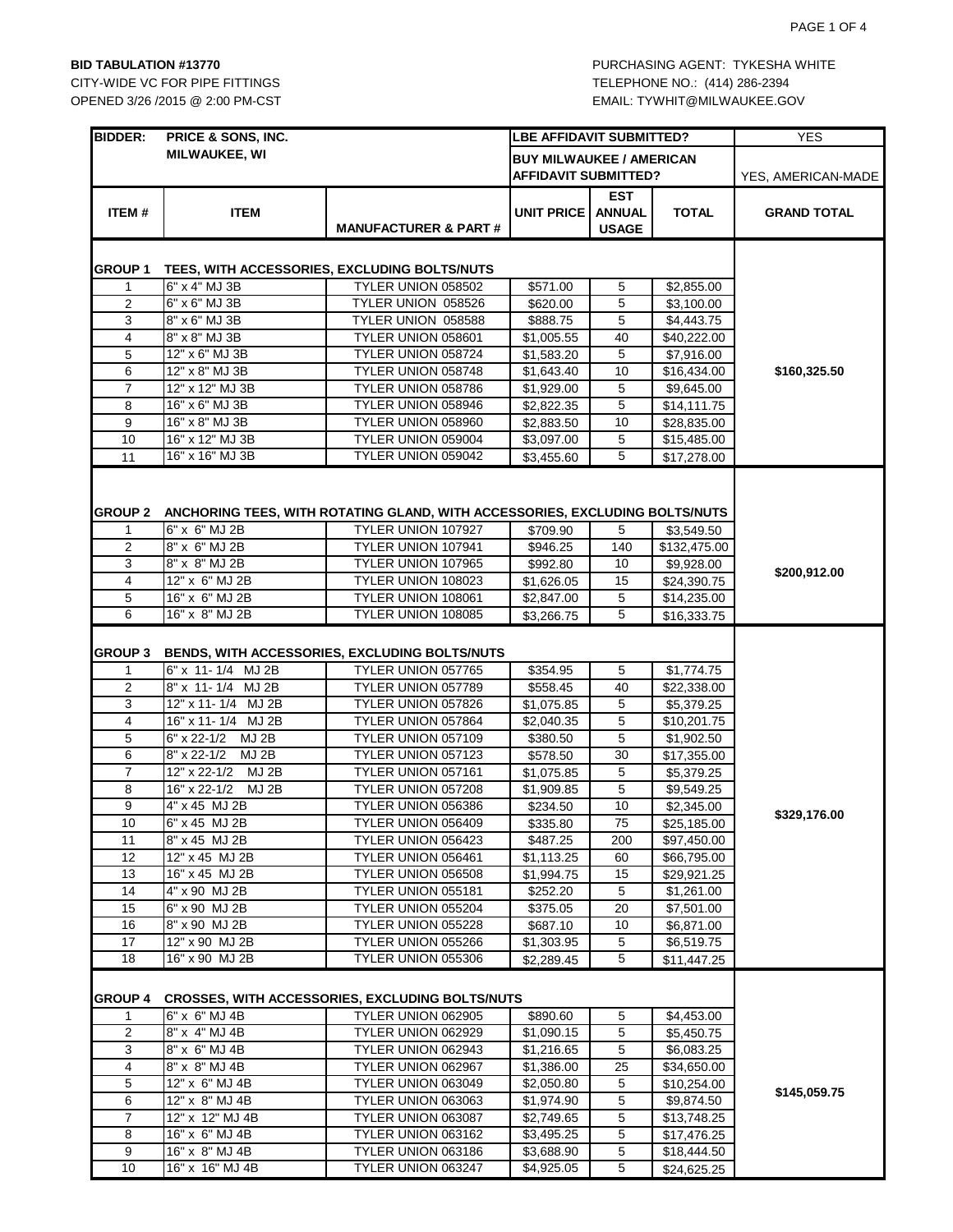OPENED 3/26 /2015 @ 2:00 PM-CST CONSULTER SOLUTION CONSULTION FOR EMAIL: TYWHIT@MILWAUKEE.GOV

| <b>BIDDER:</b> | PRICE & SONS, INC.                |                                                                        | <b>LBE AFFIDAVIT SUBMITTED?</b>                         |                                      |              | <b>YES</b>         |
|----------------|-----------------------------------|------------------------------------------------------------------------|---------------------------------------------------------|--------------------------------------|--------------|--------------------|
|                | <b>MILWAUKEE, WI</b>              |                                                                        | <b>BUY MILWAUKEE / AMERICAN</b><br>AFFIDAVIT SUBMITTED? |                                      |              | YES, AMERICAN-MADE |
| ITEM#          | <b>ITEM</b>                       | <b>MANUFACTURER &amp; PART#</b>                                        | UNIT PRICE                                              | EST<br><b>ANNUAL</b><br><b>USAGE</b> | <b>TOTAL</b> | <b>GRAND TOTAL</b> |
| <b>GROUP 5</b> |                                   | CAPS, WITH ACCESSORIES, EXCLUDING BOLTS/NUTS                           |                                                         |                                      |              |                    |
| 1              | 4" MJ                             | TYLER UNION 069751                                                     | \$99.45                                                 | 5                                    | \$497.25     |                    |
| $\overline{2}$ | 4" MJ W/2" IPT                    | TYLER UNION 069904                                                     | \$132.30                                                | 5                                    | \$661.50     |                    |
| 3              | 6" MJ                             | TYLER UNION 069768                                                     | \$151.50                                                | 15                                   | \$2,272.50   |                    |
| 4              | 6" MJ W/2" IPT                    | TYLER UNION 069959                                                     | \$176.10                                                | 5                                    | \$880.50     |                    |
| 5              | $8"$ MJ                           | TYLER UNION 069775                                                     | \$210.80                                                | 20                                   | \$4,216.00   |                    |
| 6              | 8" MJ W/2" IPT                    | TYLER UNION 070009                                                     | \$243.65                                                | 5                                    | \$1,218.25   | \$24,314.00        |
| $\overline{7}$ | 12" MJ                            | TYLER UNION 069799                                                     | \$362.25                                                | 5                                    | \$1,811.25   |                    |
| 8              | 12" MJ W/2" IPT                   | TYLER UNION 070061                                                     | \$395.10                                                | 5                                    | \$1,975.50   |                    |
| 9              | 16" MJ                            | TYLER UNION 069812                                                     | \$1,045.75                                              | 5                                    | \$5,228.75   |                    |
| 10             | 16" MJ W/2" IPT                   | TYLER UNION 070108                                                     | \$1,110.50                                              | 5                                    | \$5,552.50   |                    |
|                |                                   |                                                                        |                                                         |                                      |              |                    |
| <b>GROUP 6</b> |                                   | PLUGS, WITH ACCESSORIES, EXCLUDING BOLTS/NUTS                          |                                                         |                                      |              |                    |
| 1              | 4" MJ                             | TYLER UNION 069348                                                     | \$61.35                                                 | 5                                    | \$306.75     |                    |
| 2              | 4" MJ W/2" IPT                    | TYLER UNION 069515                                                     | \$95.40                                                 | 5                                    | \$477.00     |                    |
| 3              | 6" MJ                             | TYLER UNION 069355                                                     | \$93.45                                                 | 10                                   | \$934.50     |                    |
| 4              | 6" MJ W/2" IPT                    | TYLER UNION 069577                                                     | \$129.45                                                | 5                                    | \$647.25     |                    |
| 5              | 8" MJ                             | TYLER UNION 069362                                                     | \$168.40                                                | 10                                   | \$1,684.00   |                    |
| 6              | 8" MJ W/2" IPT                    | TYLER UNION 069614                                                     | \$203.40                                                | 5                                    | \$1,017.00   | \$12,002.60        |
| $\overline{7}$ | 12" MJ                            | TYLER UNION 069306                                                     | \$314.40                                                | 10                                   | \$3,144.00   |                    |
| 8              | 12" MJ W/2" IPT                   | TYLER UNION 069669                                                     | \$348.45                                                | 2                                    | \$696.90     |                    |
| 9              | 16" MJ                            | TYLER UNION 069409                                                     | \$738.75                                                | 2                                    | \$1,477.50   |                    |
| 10             | 16" MJ W/2" IPT                   | TYLER UNION 069683                                                     | \$808.85                                                | $\overline{2}$                       | \$1,617.70   |                    |
| GROUP 7        | 6" x 3" MJ 2B                     | REDUCERS, WITH ACCESSORIES, EXCLUDING BOLTS/NUTS<br>TYLER UNION 063988 | \$292.90                                                |                                      | \$878.70     |                    |
| 1<br>2         | 6" x 3" MJ SEB                    | TYLER UNION 064848                                                     | \$229.05                                                | 3<br>3                               | \$687.15     |                    |
| 3              | 6" x 4" MJ 2B                     | TYLER UNION 064008                                                     | \$333.05                                                | 3                                    |              |                    |
| 4              | 6" x 4" MJ SEB                    | TYLER UNION 064862                                                     | \$279.25                                                | 3                                    | \$999.15     |                    |
| 5              | 8" x 4" MJ 2B                     | TYLER UNION 064046                                                     | \$438.00                                                | 3                                    | \$837.75     |                    |
| 6              |                                   |                                                                        |                                                         | 3                                    | \$1,314.00   |                    |
| $\overline{7}$ | 8" x 4" MJ SEB<br>8" x 6" MJ 2B   | TYLER UNION 064909                                                     | \$403.35                                                |                                      | \$1,210.05   |                    |
| $\overline{8}$ | 8" x 6" MJ SEB                    | TYLER UNION 064060                                                     | \$491.85                                                | 20<br>20                             | \$9,837.00   |                    |
|                |                                   | TYLER UNION 064923                                                     | \$417.00                                                |                                      | \$8,340.00   | \$50,481.60        |
| 9              | 12" x 6" MJ 2B                    | TYLER UNION 064169                                                     | \$751.00                                                | 3                                    | \$2,253.00   |                    |
| 10<br>11       | 12" x 6" MJ SEB<br>12" x 8" MJ 2B | TYLER UNION 065029                                                     | \$700.85                                                | 3                                    | \$2,102.55   |                    |
| 12             | 12" x 8" MJ SEB                   | TYLER UNION 064183<br>TYLER UNION 065043                               | \$872.05                                                | 3<br>3                               | \$2,616.15   |                    |
| 13             | 16" x 8" MJ 2B                    | TYLER UNION 064529                                                     | \$759.20<br>\$1,471.85                                  | 3                                    | \$2,277.60   |                    |
| 14             | 16" x 8" MJ SEB                   | TYLER UNION 065180                                                     |                                                         | 3                                    | \$4,415.55   |                    |
| 15             | 16" x 12" MJ 2B                   | TYLER UNION 064367                                                     | \$1,188.05<br>\$1,556.75                                | 3                                    | \$3,564.15   |                    |
|                |                                   |                                                                        |                                                         |                                      | \$4,670.25   |                    |
| 16             | 16" x 12" MJ SEB                  | TYLER UNION 065227                                                     | \$1,492.85                                              | 3                                    | \$4,478.55   |                    |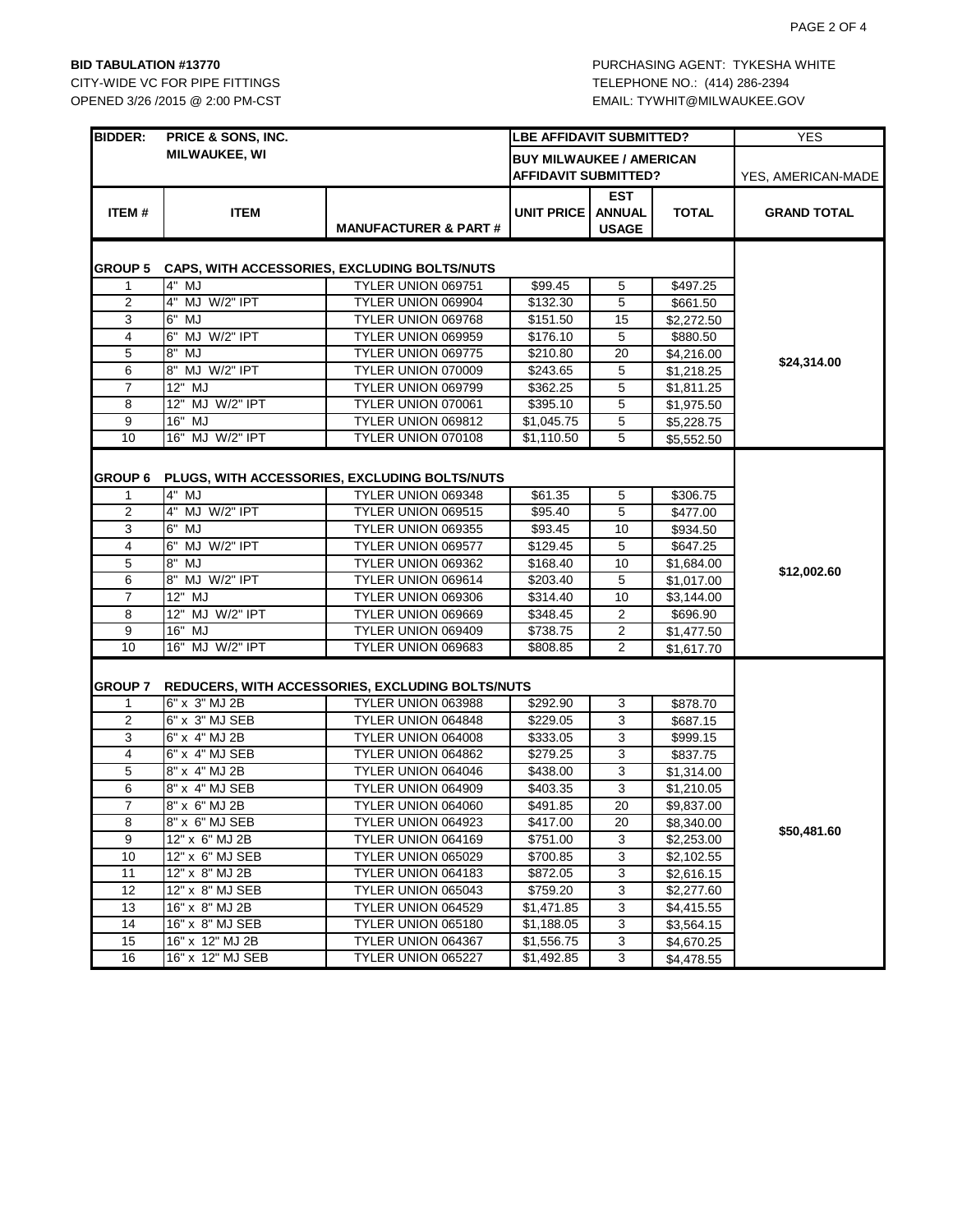CITY-WIDE VC FOR PIPE FITTINGS TELEPHONE NO.: (414) 286-2394 OPENED 3/26 /2015 @ 2:00 PM-CST EMAIL: TYWHIT@MILWAUKEE.GOV

| <b>BIDDER:</b>                                                         | <b>PRICE &amp; SONS, INC.</b> | LBE AFFIDAVIT SUBMITTED?                                                           |                                                         |                                             | <b>YES</b>               |                    |
|------------------------------------------------------------------------|-------------------------------|------------------------------------------------------------------------------------|---------------------------------------------------------|---------------------------------------------|--------------------------|--------------------|
|                                                                        | <b>MILWAUKEE, WI</b>          |                                                                                    | <b>BUY MILWAUKEE / AMERICAN</b><br>AFFIDAVIT SUBMITTED? |                                             |                          | YES, AMERICAN-MADE |
| ITEM#                                                                  | <b>ITEM</b>                   | <b>MANUFACTURER &amp; PART#</b>                                                    | <b>UNIT PRICE</b>                                       | <b>EST</b><br><b>ANNUAL</b><br><b>USAGE</b> | <b>TOTAL</b>             | <b>GRAND TOTAL</b> |
| GROUP 8 SLEEVES,MJ,SOLID,2BELL, WITH ACCESSORIES, EXCLUDING BOLTS/NUTS |                               |                                                                                    |                                                         |                                             |                          |                    |
| 1                                                                      | 6" x 7 1/2" MJ                | TYLER UNION 068785                                                                 | \$281.95                                                | 5                                           | \$1,409.75               |                    |
| 2                                                                      | 6" x 12" MJ                   | TYLER UNION 068792                                                                 | \$302.05                                                | 40                                          | \$12,082.00              |                    |
| 3                                                                      | 8" x 7 1/2" MJ                | TYLER UNION 068808                                                                 | \$389.65                                                | 10                                          | \$3,896.50               |                    |
| 4                                                                      | 8" x 12" MJ                   | TYLER UNION 068815                                                                 | \$403.35                                                | 150                                         | \$60,502.50              |                    |
| 5                                                                      | 12" x 7 1/2" MJ               | TYLER UNION 068846                                                                 | \$690.75                                                | 3                                           | \$2,072.25               |                    |
| 6                                                                      | 12" x 12" MJ                  | TYLER UNION 068853                                                                 | \$847.70                                                | 50                                          | \$42,385.00              |                    |
| $\overline{7}$                                                         | 16" x 9 1/2" MJ               | TYLER UNION 068884                                                                 | \$1,206.35                                              | 3                                           | \$3,619.05               | \$523,198.05       |
| 8                                                                      | 16" x 15" MJ                  | TYLER UNION 068891                                                                 | \$1,664.35                                              | 30                                          | \$49,930.50              |                    |
| 9                                                                      | 4" x 12" MJ DP                | TYLER UNION 069003                                                                 | \$335.80                                                | 5                                           | \$1,679.00               |                    |
| 10                                                                     | 6" x 12" MJ DP                | TYLER UNION 069027                                                                 | \$432.55                                                | 130                                         | \$56,231.50              |                    |
| 11                                                                     | 8" x 12" MJ DP                | TYLER UNION 069041                                                                 | \$570.30                                                | 50                                          | \$28,515.00              |                    |
| 12                                                                     | 12" x 12" MJ DP               | TYLER UNION 068983                                                                 | \$1,702.75                                              | 40                                          | \$68,110.00              |                    |
| 13                                                                     | 16" x 15" MJ DP               | TYLER UNION 069089                                                                 | \$3,855.30                                              | 50                                          | \$192,765.00             |                    |
| 1<br>2                                                                 | 4" x 12" MJ<br>4" x 18" MJ    | TYLER UNION 071037<br>TYLER UNION 071051                                           | \$404.90<br>\$480.25                                    | 3<br>3                                      | \$1,214.70<br>\$1,440.75 |                    |
| 3                                                                      | 6" x 6" MJ                    | TYLER UNION 071099                                                                 | \$510.00                                                | 3                                           | \$1,530.00               |                    |
| $\overline{4}$                                                         | 6" x 12" MJ                   | TYLER UNION 071112                                                                 | \$606.40                                                | 3                                           | \$1,819.20               |                    |
| 5                                                                      | 6" x 18" MJ                   | TYLER UNION 071136                                                                 | \$719.30                                                | 3                                           | \$2,157.90               |                    |
| 6                                                                      | 6" x 24" MJ                   | TYLER UNION 071150                                                                 | \$834.15                                                | 3                                           | \$2,502.45               |                    |
| $\overline{7}$                                                         | 8" x 6" MJ                    | TYLER UNION 071174                                                                 | \$736.80                                                | 3                                           | \$2,210.40               |                    |
| 8                                                                      | 8" x 12" MJ                   | TYLER UNION 077198                                                                 | \$889.65                                                | 5                                           | \$4,448.25               | \$78,382.85        |
| 9                                                                      | 8" x 18" MJ                   | TYLER UNION 071211                                                                 | \$1,061.90                                              | 10                                          | \$10,619.00              |                    |
| 10                                                                     | 8" x 24" MJ                   | TYLER UNION 071235                                                                 | \$1,366.55                                              | 3                                           | \$4,099.65               |                    |
| 11                                                                     | 12" x 12" MJ                  | TYLER UNION 071334                                                                 | \$1,802.60                                              | 3                                           | \$5,407.80               |                    |
| 12                                                                     | 12" x 18" MJ                  | TYLER UNION 071358                                                                 | \$2,183.20                                              | 3                                           | \$6,549.60               |                    |
| 13                                                                     | 12" x 24" MJ                  | TYLER UNION 071372                                                                 | \$2,489.80                                              | 3                                           | \$7,469.40               |                    |
| 14                                                                     | 16" x 12" MJ                  | TYLER UNION 071419                                                                 | \$4,247.65                                              | 3                                           | \$12,742.95              |                    |
| 15                                                                     | 16" x 18" MJ                  | TYLER UNION 071433                                                                 | \$4,723.60                                              | 3                                           | \$14,170.80              |                    |
|                                                                        |                               | GROUP 10 TAPPING SLEEVE, MJ x FLANGE WITH GLANDS/GASKETS AND ACCESSORIES           |                                                         |                                             |                          |                    |
| 1                                                                      | 6" x 6" MJ x FLNG             | TYLER UNION 377139                                                                 | \$851.65                                                | 10                                          | \$8,516.50               | \$19,806.00        |
| $\overline{2}$                                                         | 8" x 8" MJ x FLNG             | TYLER UNION 377160                                                                 | \$1,128.95                                              | 10                                          | \$11,289.50              |                    |
| <b>NUTS</b>                                                            |                               | GROUP 11 ANCHOR COUPLINGS WITH ROTATING GLAND, WITH ACCESSORIES, EXCLUDING BOLTS & |                                                         |                                             |                          |                    |
| 1                                                                      | 6" x 12 " ANC-CPL             | TYLER UNION 108306                                                                 | \$378.65                                                | 15                                          | \$5,679.75               |                    |
| $\overline{2}$                                                         | 8" x 12 " ANC-CPL             | TYLER UNION 108429                                                                 | \$644.35                                                | 5                                           | \$3,221.75               | \$8,901.50         |
|                                                                        |                               |                                                                                    |                                                         |                                             |                          | \$1,552,559.85     |

**NON-COMPLYING BIDS** WERE RECEIVED FROM THE FOLLOWING:

FIRST SUPPLY, LLC. OAK CREEK, WI- DID NOT COMPLY WITH OSBD REQUIREMENT

AWARD WILL BE MADE TO THE LOWEST RESPONSIVE AND RESPONSIBLE BIDDER COMPLYING WITH THE BID SPECIFICATIONS AND THE DELIVERY REQUIREMENTS. LOW BIDDER WILL BE DETERMINED FROM THE GRAND TOTAL OF THE DISCOUNTED UNIT PRICES OF ALL LINE ITEMS LISTED. BIDDERS MUST QUOTE ALL ITEMS LISTED TO BE ELIGIBLE FOR AN AWARD.

IF A LOCAL BUSINESS ENTERPRISE (LBE) IS A RESPONSIVE AND RESPONSIBLE BIDDER, THE LBE SHALL BE AWARDED THE CONTRACT PROVIDED ITS BID DOES NOT EXCEED THE LOWEST BID BY MORE THAN 5% AND THE DIFFERENCE DOES NOT EXCEED \$25,000.